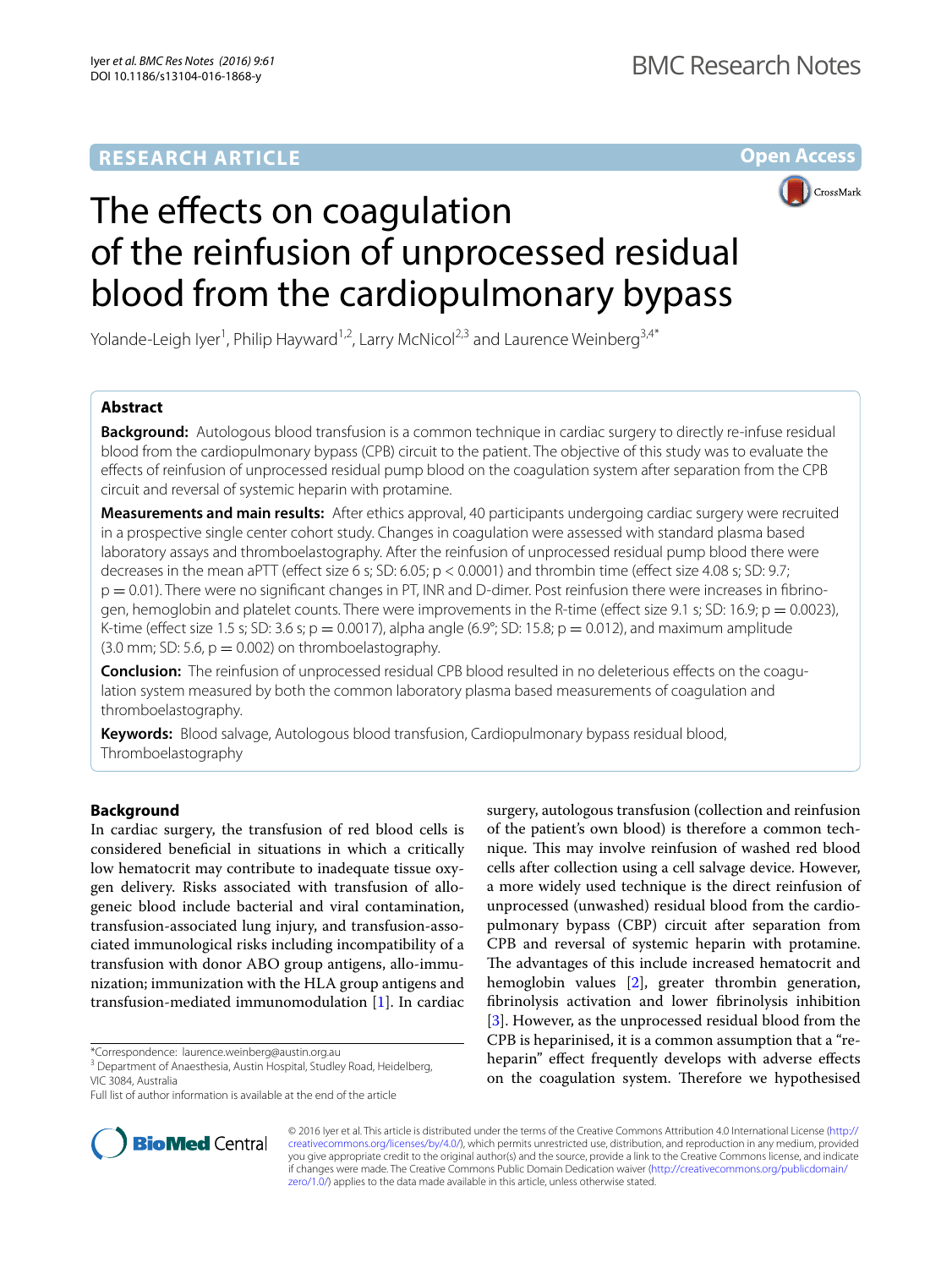that the reinfusion of heparinised autologous blood administered after separation from the CPB circuit and complete reversal of systemic heparin with protamine, leads to prolongation of the common laboratory plasma based measurement of coagulation and derangements of the normal viscoelastic clotting properties of blood as measured by thromboelastography.

#### **Methods**

#### **Participants**

The Austin Health Research and Ethics Committee approved this study (number: LNR/13/Austin/291/2013) and all participants gave written informed consent. Between January 2013 and June 2013 participants were recruited from perioperative anesthesia and cardiac clinics at the Austin Hospital, a large University-affiliated, metropolitan hospital in Melbourne, Australia. Inclusion criteria included adult patients (>18 years) undergoing either primary coronary artery bypass graft or valve surgery requiring CPB. Exclusion criteria included a history of bleeding disorders, any preoperative abnormality in the common laboratory plasma based measurement of coagulation, thrombocytopenia, abnormal liver function tests, redo surgery, history of endocarditis, and preoperative use within a 10-day period of any of the following medications; warfarin, heparin (high or low molecular weight), adenosine diphosphate receptor inhibitors, glycoprotein IIB/IIIA inhibitors, adenosine re-uptake inhibitors or thromboxane inhibitors.

#### **Primary outcomes**

The primary aim was to evaluate changes in coagulation after the reinfusion of the unprocessed residual heparinised blood from the CPB circuit administered after separation from the CPB circuit and complete reversal of systemic heparin with protamine. Standard plasma based laboratory assays of coagulation were used to measure aPTT, prothrombin time (PT), thrombin time (TT), D-dimer, and fibrinogen. As these standard laboratory assays are often considered to be poor predictors of bleeding and thrombosis, thromboelastography was used to measure the viscoelastic properties of whole blood clot formation. Hemoglobin (by absorption spectrophotometry) and platelet count (using impedance methodology with hydrodynamic focusing) were also measured using a Sysmex XE5000 analyser (Sysmex corporation, Japan). Laboratory coagulation tests were performed using an ACL TOP 500 analyser (Instrumentation Laboratory, USA). The PT was measured using a clot based assay using recombinant tissue factor relipidated in a synthetic phospholipid blend combined with calcium chloride (PT-Recombiplastin reagent, Instrumentation Laboratory, USA). Fibrinogen was derived from

absorbance during the PT clot based assay relative to a calibrator (PT-Recombiplastin reagent, Instrumentation Laboratory, USA). The TT used a clot based assay using purified bovine thrombin to convert fibrinogen to fibrin (Thrombin Time reagent, Instrumentation Laboratory, USA). D-Dimer was measured using a latex enhanced immunoassay (D-Dimer HS reagent, Instrumentation Laboratory, USA). The aPTT was measured using clot based assay using purified phospholipid and micronized silica activator (Triniclot HS reagent, TCOAG, Ireland). The viscoelastic properties of whole blood clot formation were measured on a TEG® 5000 Hemostasis Analyzer System (Hemonetics®, USA) as per standard hospital protocols.

#### **Standardization of setting**

General anesthesia was managed by a group of cardiac anesthesiologists using a standardised care protocol. The study was conducted in a dedicated cardiac theatre with standardization of ambient air temperature set to 21 °C (69.8 F). All patients were fasted 6-h for solids and 2-h for clear fluids. Prior to induction of anesthesia there was no additional intravenous fluid administered. Induction of anesthesia consisted of a standard technique using propofol (0.5–1 mg/kg), fentanyl (5–10 μg/kg) and a non-depolarizing neuromuscular blocker. Maintenance of anesthesia was achieved using sevoflurane or isoflurane in 50 % oxygen: 50 % air ratio titrated to a bispectral index (BIS) of 40–60. No patient received any antifibrinolytic therapy (e.g. tranexamic acid). Intra-operative autologous hemodilution was not utilised as part of the anesthesia technique for any patient. Prior to initiation of CPB fluid intervention was restricted but if clinically indicated, a balanced crystalloid solution was used. No colloid solutions were used in the pre CPB period. Prior to commencement of CPB heparin (300 U/kg) was administered to achieve a therapeutic activated clotting time (ACT) of greater than 480 s. If ACT was subtherapeutic repeated boluses of heparin (5000 U) were administered. The CPB circuit was primed with 10,000 U heparin. For the pump prime crystalloid solution, all patients received 2000 ml of Plasma-Lyte 148<sup>®</sup> (Baxter, Sydney, NSW). Cardiopulmonary bypass was performed using a membrane oxygenator (Quadrox-i, Maquet Cardiopulmonary, Hirrlingen, Germany). The pump rate was set at 2.4  $\text{l m}^{-2}$  min and body temperature was maintained between 32 and 34 °C (89.6-93.2 F). A standard induction cardioplegia solution (Baxter Viaflex®, AHK 5560, Toongabie, NSW) followed by a maintenance cardioplegia solution (Baxter Viaflex® AHK6029, Toongabie, NSW) was administered to all patients.

During CPB the ACT was maintained above 480 s with additional boluses of heparin if required. If volume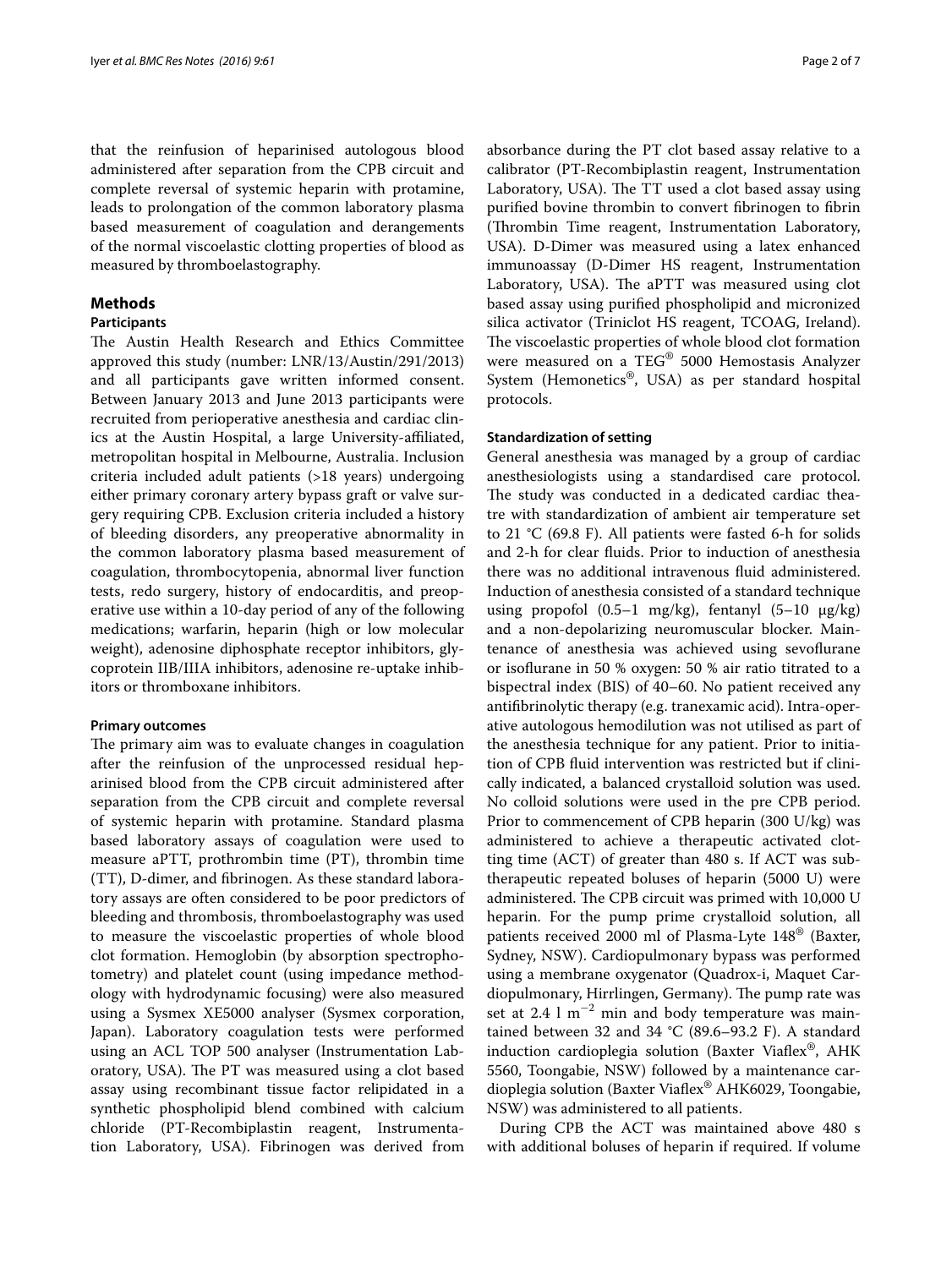supplementation was required during CPB, fluid boluses of Plasma-Lyte 148 were used. The use of additional blood products was at the discretion of the attending clinical perfusionist and anesthesiologist. Normothermia was maintained in all patients after separation from CPB by using forced air warming devices and a fluid warmer ensuring delivery of fluid at  $42 \text{ °C}$  (107.6 F). At the termination of CPB, 750 ml of unprocessed residual blood remaining within the reservoir and tubing of the CPB circuit was collected and transferred to a standardised noncitrated, 1000 ml sterile clear bag (Baxter Healthcare, Toongabbie, NSW) over a 5-min period. Systemic heparin was reversed with a standardised dose of protamine (1.5 mg/kg for very 100 U of heparin) to achieve an ACT of less than 150 s. If ACT was above 150 s, additional protamine (50 mg) was titrated in small aliquots. When the ACT was less than 150 s, the unprocessed residual blood was then reinfused into the patient over a 15-min period.

Blood was sampled from the patient at two key time points to evaluate changes in coagulation before and after the re-infusion of the unprocessed residual blood.

- 1. 5 min prior to the reinfusion of the unprocessed residual blood.
- 2. 15 min after the reinfusion of the unprocessed residual blood.

Sampling was performed by aspirating blood from the indwelling arterial catheter using a standard 10 ml syringe (Terumo® Corporation, Tokyo, Japan) syringe over a 10 s period. In order to assess for contact activation of the autologous blood from the plastic re-infusion bag, additional blood was sampled from the 750 ml unprocessed residual blood in the collection bag, and from the CPB circuit itself. All samples underwent standardised laboratory and TEG coagulation studies, which included plasma based laboratory assays of coagulation i.e. aPTT, PT, thrombin time (TT), D-dimer, and fibrinogen and platelet count, and measurements of the viscoelastic properties of whole blood clot formation using TEG. This included measurement of R-time, K-time, alpha angle, and maximum amplitude.

#### **Statistical analysis**

The study was powered to determine whether the readministration of unprocessed residual blood from the CPB circuit would have a residual heparin effect on the patient. An increase in aPTT by 15 % from baseline was considered clinically significant. In the context of cardiac surgery, pilot data from 63 patients undergoing cardiac surgery at our institution showed that after separation from CPB and reversal of systemic heparin with protamine (1.5 mg/kg for very 100 U of heparin) the

mean aPTT was 41 s (SD: 5.0 s). We hypothesized that the administration of unprocessed residual heparinised blood would increase the aPTT by 15 % (i.e. an increase in the aPPT from 41 to 47 s). With an alpha value of 0.05 and a desired power of 0.90, 8 participants were required. In order to observe important changes in other standard plasma based laboratory assays and TEG variables, we received ethics approval to recruit 40 participants.

Statistical analysis was performed using PRISM 6 (GraphPad Software Inc., USA). All values analyzed are expressed as mean with standard deviation (ST) and median with interquartile range (IQR) depending on whether the data was normally distributed. Normality was tested using the D'Agostino & Pearson omnibus normality test and the Shapiro–Wilk normality test. Statistical comparisons between data points were done by the parametric two tailed paired t tests and non-parametric Wilcoxon Signed Rank test. All p values less than 0.05 were considered statistically significant.

#### **Results**

Forty participants consented for the study and received the intervention i.e. reinfusion of 750 ml of unprocessed residual heparinised blood from the CPB circuit. There were no breaches in study protocol. The participant demographic data is summarized in Table [1](#page-3-0).

#### **Coagulation results**

Results of preoperative blood samples are shown in Table [2](#page-3-1). Results of blood samples from both the 750 ml bag unprocessed residual blood and from the CPB circuit showed a prolonged aPTT and TT in keeping with a full systemic effect of heparin on the intrinsic coagulation pathway. As heparin also affects the common coagulation pathway, the INR and PT also were also prolonged (Table [3\)](#page-3-2). The key primary outcome measures are summarized in Table [4,](#page-4-0) which shows the standard laboratory coagulation, fibrinolytic and TEG variables. Post reinfusion of the unprocessed residual heparinised blood, the mean aPTT decreased from 42 to 35 s (effect size 6 s; SD:  $6.05$ ;  $p < 0.0001$ ). Similarly, there were improvements of the following coagulation parameters: (1) the mean thrombin time decreased from 25 s to 21 s (effect size 4.08 s; SD: 9.7;  $p = 0.01$ ), (2) mean fibrinogen increased from 1.9 to 2.0 g/l (effect size 0.1 g/l, SD: 0.2;  $p = 0.05$ ). Post re-infusion there were no significant changes in PT or INR compared to pre reinfusion values ( $p = 0.15$  and  $p = 0.24$  respectively). There was no significant change in D-dimer post reinfusion compared to pre reinfusion within patients ( $p = 0.52$ ). There was no correlation between pre-infusion R times and dose of protamine administered (Spearman correlation  $r = -0.09$ , 95 % CI  $-0.41$  to 0.23, p = 0.55).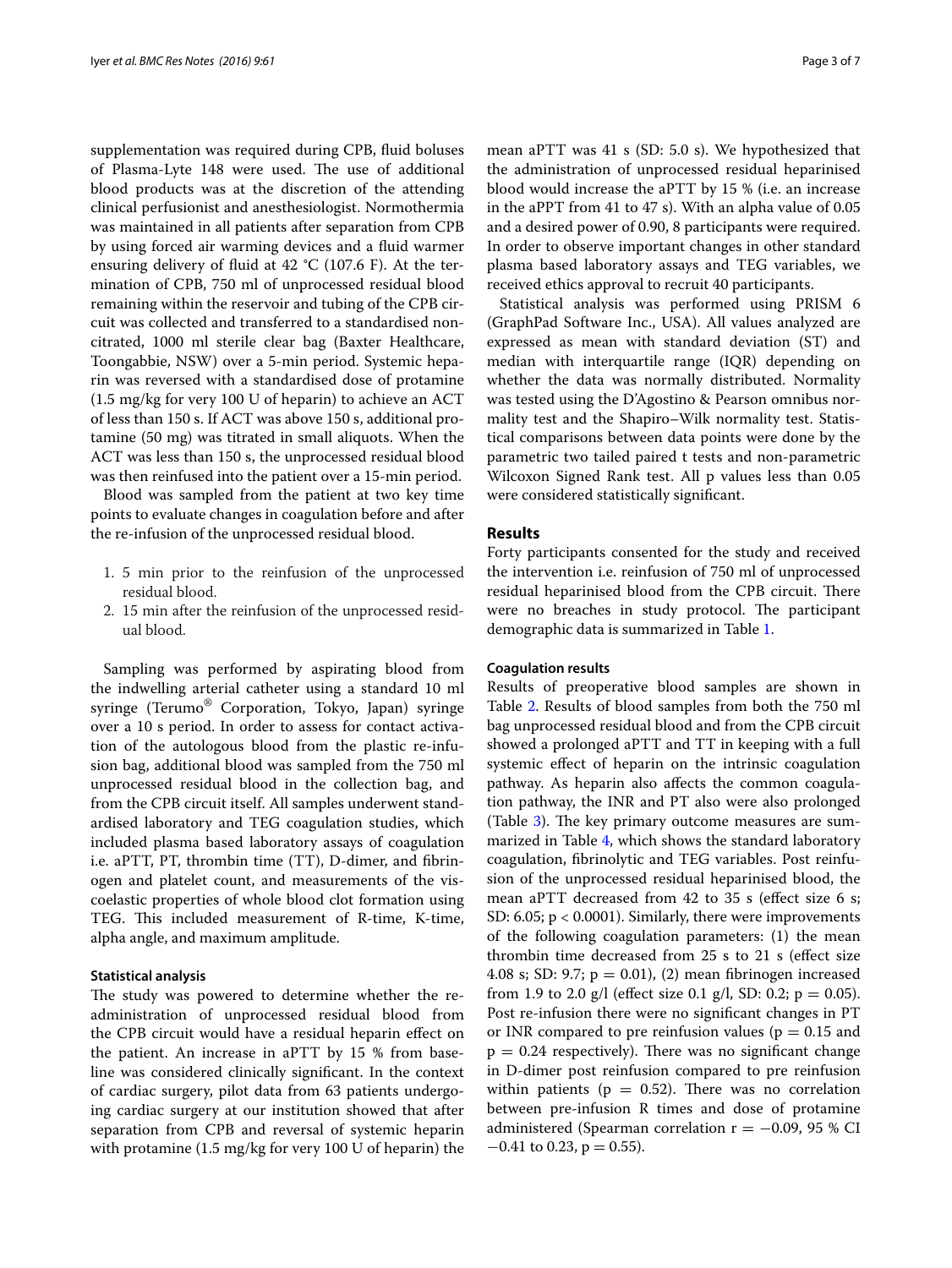#### <span id="page-3-0"></span>**Table 1 Patient demographic data**

| Demographic variable             | Value         |  |
|----------------------------------|---------------|--|
| Age (years)                      | 64 (12)       |  |
| Gender (males/females)           | 29/11         |  |
| Type of surgery (CABG/valvular)  | 32/8          |  |
| Furoscore II                     | 7(3)          |  |
| Height (cm)                      | 166(15)       |  |
| Weight (kg)                      | 81 (24)       |  |
| BMI ( $kg/m2$ )                  | 28(6)         |  |
| Dose of heparin (units)          | 25,000 (7000) |  |
| Dose of protamine (mg)           | 360 (110)     |  |
| Total time on CPB circuit (mins) | 104(37)       |  |
| Aortic clamp time (mins)         | 83 (32)       |  |

Data is presented as mean (standard deviation)

## <span id="page-3-1"></span>**Table 2 Preoperative hematological, coagulation and thromboelastography parameters**

**Value**

|                                                                   | vaiue      |
|-------------------------------------------------------------------|------------|
| Laboratory coagulation parameters                                 |            |
| Hemoglobin (g/l)<br>(NR: 115-165)                                 | 126(15)    |
| Platelets $(x 10^9/l)$<br>(NR: 150-400 $\times$ 10 <sup>9</sup> ) | 190 (52)   |
| Prothrombin time (s)<br>$(NR: 11-15)$                             | 12(1.1)    |
| INR<br>(NR: < 1.4)                                                | 1.1(0.10)  |
| aPTT(s)<br>(NR: 22-38)                                            | 29 (5.50)  |
| Thrombin time (s)<br>(NR: 13-21)                                  | 18 (3.60)  |
| Fibrinogen (g/l)<br>$(NR: 2-4)$                                   | 3.1(0.88)  |
| D-Dimer (mg/l)<br>(NR: < 0.23)                                    | 0.24(0.14) |
| TEG parameters (heparinase)                                       |            |
| R-time (min)<br>$(NR: 4-8)$                                       | 6.3(1.70)  |
| K-time (min)<br>$(NR: 0-4)$                                       | 1.6(0.36)  |
| Alpha angle (degrees)<br>(NR: 47-74)                              | 72 (3.70)  |
| Maximum amplitude (mm)<br>(NR: 54-72)                             | 70(5)      |
| TEG parameters (native)                                           |            |
| R-time (mins)<br>$(NR: 4-8)$                                      | 7.5(5)     |
| K-time (mins)<br>$(NR: 0-4)$                                      | 2.2(2.50)  |
| Alpha angle (degrees)<br>(NR: 47-74)                              | 70 (8.60)  |
| Maximum amplitude (mm)<br>(NR: 54-72)                             | 71 (5.30)  |

Values are mean with standard deviation unless otherwise stated

*NR* normal range

## <span id="page-3-2"></span>**Tables 3 Hematological, coagulation and thromboelastography parameters for the cardiopulmonary bypass pump residual blood and transfusion bag blood**

|                                         | CBP pump         | <b>Transfusion bag</b> |  |  |  |
|-----------------------------------------|------------------|------------------------|--|--|--|
| Laboratory coagulation parameters       |                  |                        |  |  |  |
| Hemoglobin (g/L)<br>(NR: 115-165)       | 85 (17)          | 80 (14)                |  |  |  |
| Platelets $(x 10^9/L)$<br>(NR: 150-400) | 126(45)          | 126 (43)               |  |  |  |
| Prothrombin time (s)<br>$(NR: 11-15)$   | 91 (44)          | 85 (46)                |  |  |  |
| <b>INR</b><br>(NR: < 1.4)               | 7.9(3.40)        | 7.2(3.80)              |  |  |  |
| aPTT(s)<br>(NR: 22-38)                  | All values >200  | All values >200        |  |  |  |
| Thrombin time (s)<br>(NR: 13-21)        | All values $>60$ | All values >60         |  |  |  |
| Fibrinogen (g/L)<br>$(NR: 2-4)$         | 1.1(0.27)        | 1.2(0.29)              |  |  |  |
| D-Dimer (mg/L)<br>(NR: < 0.23)          | 1.8(1.90)        | 2(2.70)                |  |  |  |
| TEG parameters (heparinase)             |                  |                        |  |  |  |
| R-time (mins)<br>$(NR: 4-8)$            | 7.1(2.40)        | 6.8(4.60)              |  |  |  |
| K-time (mins)<br>$(NR: 0-4)$            | 2.4(3)           | 0.75(1.90)             |  |  |  |
| Alpha angle (degrees)<br>(NR: 47-74)    | 70(7.7)          | 70 (6.90)              |  |  |  |
| Maximum amplitude (mm)<br>(NR: 54-72)   | 60(9.10)         | 59(7)                  |  |  |  |

Values are mean with standard deviation unless otherwise stated *NR* normal range

#### **Hematological parameters**

Post reinfusion of the unprocessed residual heparinised blood there were increases in mean hemoglobin from 89 to 93 g/l (effect size 4.85 g/l; SD: 0.69;  $p = 0.003$ ) and platelet count increased from  $96 \times 10^9$ /l to  $118 \times 10^9$ /l (effect size  $18 \times 10^9$ /l; SD: 31.2;  $p = 0.0007$ ).

#### **Thromboelastography parameters**

Native and heparinase TEG parameters are summarized in Table [4.](#page-4-0) For the heparinase samples, after the reinfusion of the ununprocessed residual blood, the R-time (time taken for initial fibrin formation) decreased from 21 to 12 min (effect size 9.1 min; SD: 16.9;  $p = 0.0023$ ), K-time (speed of clot formation) decreased from 3.9 to 1.5 min (effect size 1.5 min. SD: 3.6 min;  $p = 0.0017$ ), alpha angle (rate of clot formation) increased from 59° to  $65^{\circ}$  (effect size: 6.9°; SD: 15.8; p = 0.012) and MA increased from 60 mm to 62 mm (effect size 3.0 mm; SD: 5.6,  $p = 0.002$ ). There were similar improvements in all the native TEG samples, which are summarized in Table [4](#page-4-0).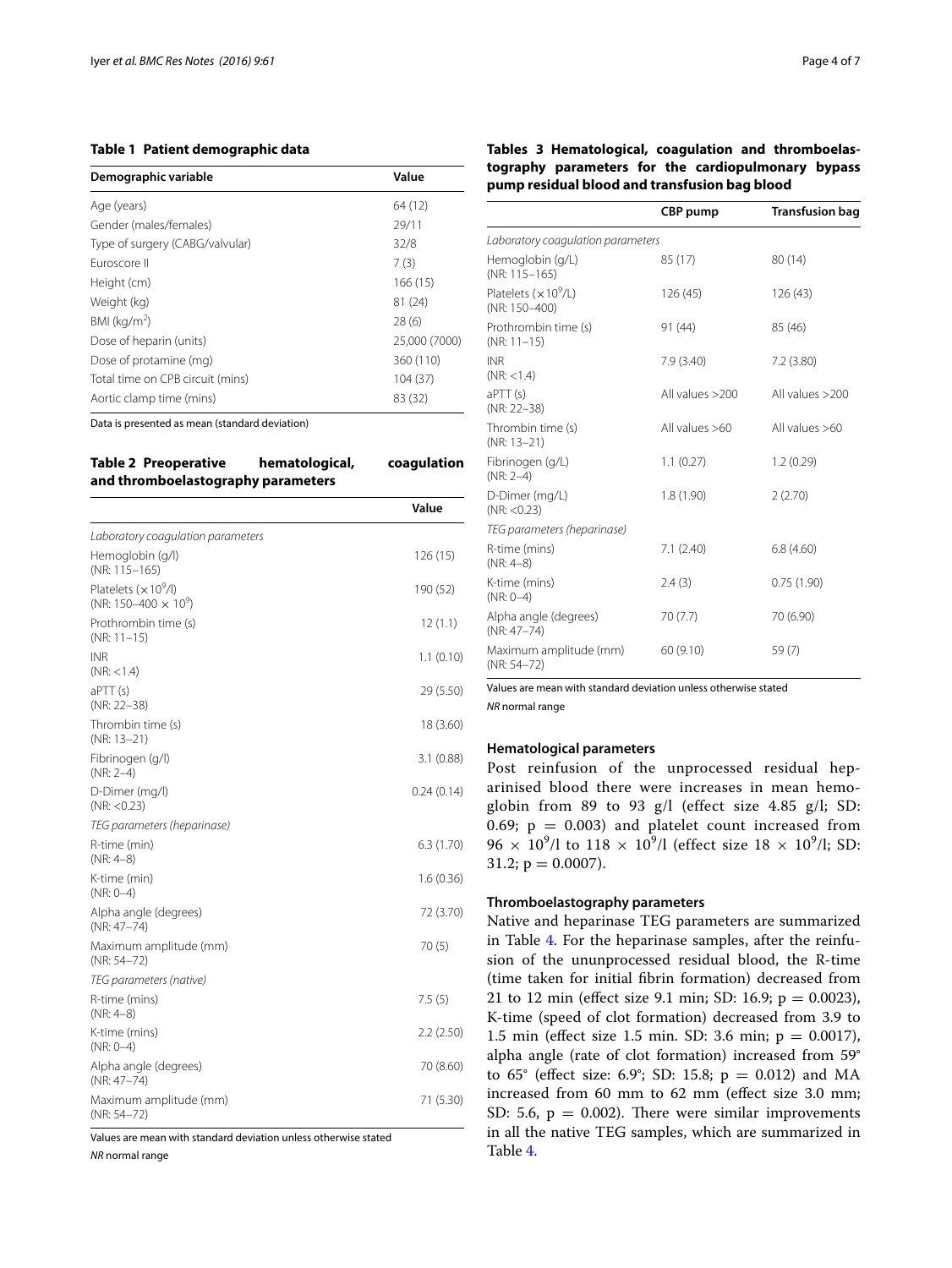## <span id="page-4-0"></span>**Table 4 Hematological, coagulation and thromboelastography parameters pre and post infusion of autologous residual blood**

|                                                                        | Pre infusion | Post infusion | p value     |  |  |
|------------------------------------------------------------------------|--------------|---------------|-------------|--|--|
|                                                                        |              |               |             |  |  |
| Laboratory coagulation parameters<br>Hemoglobin (g/l)<br>(NR: 115-165) | 89 (14)      | 93 (11)       | $0.003*$    |  |  |
| Platelets $(x 10^9/l)$<br>(NR: 150-400)                                | 96 (34)      | 118 (39)      | $0.0007*$   |  |  |
| Laboratory coagulation parameters                                      |              |               |             |  |  |
| Prothrombin time (s)<br>(NR: 11-15 s)                                  | 18           | 17 (3.30)     | 0.15        |  |  |
| <b>INR</b><br>(NR: < 1.4)                                              | 1.6          | 1.5(0.29)     | 0.24        |  |  |
| aPTT(s)<br>(NR: 22-38)                                                 | 42 (20)      | 35(6.4)       | $< 0.0001*$ |  |  |
| Thrombin time (s)<br>(NR: 13-21)                                       | 25 (10)      | 21(5.5)       | $0.01*$     |  |  |
| Fibrinogen (g/l)<br>$(NR: 2-4)$                                        | 1.9(0.51)    | 2(0.56)       | $0.05*$     |  |  |
| D-Dimer (mg/l)<br>(NR: < 0.23)                                         | 1.5(1.60)    | 1.6(1.60)     | 0.52        |  |  |
| TEG parameters (heparinase)                                            |              |               |             |  |  |
| R-time (min)<br>$(NR: 4-8)$                                            | 21 (6)       | 12(9)         | $0.0023*$   |  |  |
| K-time (min)<br>$(NR: 0-4)$                                            | 3.9(3.30)    | 1.5(2.50)     | $0.0017*$   |  |  |
| Alpha angle (degrees)<br>(NR: 47-74)                                   | 59 (14)      | 65 (10)       | $0.012*$    |  |  |
| Maximum amplitude (mm)<br>(NR: 54-72)                                  | 60 (8.30)    | 62(7)         | $0.002*$    |  |  |
| TEG parameters (native)                                                |              |               |             |  |  |
| R-time (mins)<br>$(NR: 4-8)$                                           | 26(24)       | 13(10)        | $0.0041*$   |  |  |
| K-time (mins)<br>$(NR: 0-4)$                                           | 5(5.50)      | 2.5(2)        | $0.012*$    |  |  |
| Alpha Angle (degrees)<br>$(NR: 47 - 74)$                               | 58 (15)      | 67 (9.40)     | $0.0051*$   |  |  |
| Maximum amplitude (mm)<br>(NR: 54-72)                                  | 61 (11)      | 65(7)         | $0.0078*$   |  |  |

Values are mean and standard deviation

*NR* normal range

\*p < 0.05 are statistically significant

#### **Outcomes**

The mean blood loss from the mediastinal chest drains at 24 h post-operatively was 1024 ml (SD 918). Fourteen patients (35 %) received a packed red blood cell transfusion. The median number of units transfused was 2 (IQR 1:1.25). The mean volume of blood transfused was 585 ml (SD 447 ml). Five participants (13 %) received post-operative platelet transfusions. The median number of pooled platelets transfused was 1 unit (IQR 1:3) Six patients (15 %) received post-operative Fresh Frozen Plasma transfusions. The median number of bags of Fresh Frozen

Plasma transfused was 2 (IQR 1.75:5.75). Four patients (10 %) received post-operative cryoprecipitate transfusions. The median number of units of cryoprecipitate transfused was 10 (IQR 7:10). There was no correlation between postoperative 24-h mediastinal drainage and post-infusion R times (Spearman correlation  $r = -0.004$ , 95 % CI −0.33 to 0.32, p = 0.98). The median duration of ICU stay was 22 h (IQR 20:42.5). The median length of hospital stay was 8.6 days (IQR 8:10).

#### **Discussion**

#### **Key study findings**

We performed a prospective observational study on forty patients undergoing cardiac surgery requiring CPB, evaluating the effect of reinfusion of 750 ml of residual unprocessed heparinised blood from the CPB circuit on coagulation. The reinfusion of unprocessed blood increased hemoglobin concentration and platelet count, but contrary to the hypothesis resulted in improvements of the prolonged common laboratory plasma based measurements of coagulation (aPTT, Thrombin Time, fibrinogen concentration). Furthermore, post reinfusion there were improvements in the viscoelastic clotting properties of blood measured by TEG (R-time, K-time, alpha angle, MA).

After the administration of protamine and before the reinfusion of the unprocessed residual heparinised blood, a post CPB coagulopathy was present as evident by prolongation of common laboratory based measures of coagulation and prolonged derangements of both the native and heparinase TEG values. Post CPB coagulopathy can be caused by a combination of haemodilution, coagulation factor depletion and platelet dysfunction, fibrinolysis and residual heparin [\[4](#page-6-3)]. We consider a residual heparin effect to be very unlikely as the TEG R-time did not correct with heparinase. Furthermore, there was also no TEG evidence of fibrinolysis or platelet dysfunction. As the unprocessed residual blood from the CPB circuit is heparinized, we expected the coagulation parameters to worsen. Contrary to our hypothesis, this effect was not observed. Rather, after administration of the residual blood there were improvements in the patient's laboratory and TEG parameters of coagulation. The hypothesis of excess protamine effect post CPB is also supported by the observation that the mean R time (heparinase) in the pre infusion sample was greater than the R time in the CPB circuit blood. This is unlikely to be due to haemodilution, as there was not a substantial amount of fluid given in the immediate post CPB period. Likely, the only significant difference between the two time points was the administration of protamine. Further evidence to support a protamine effect could have been obtained by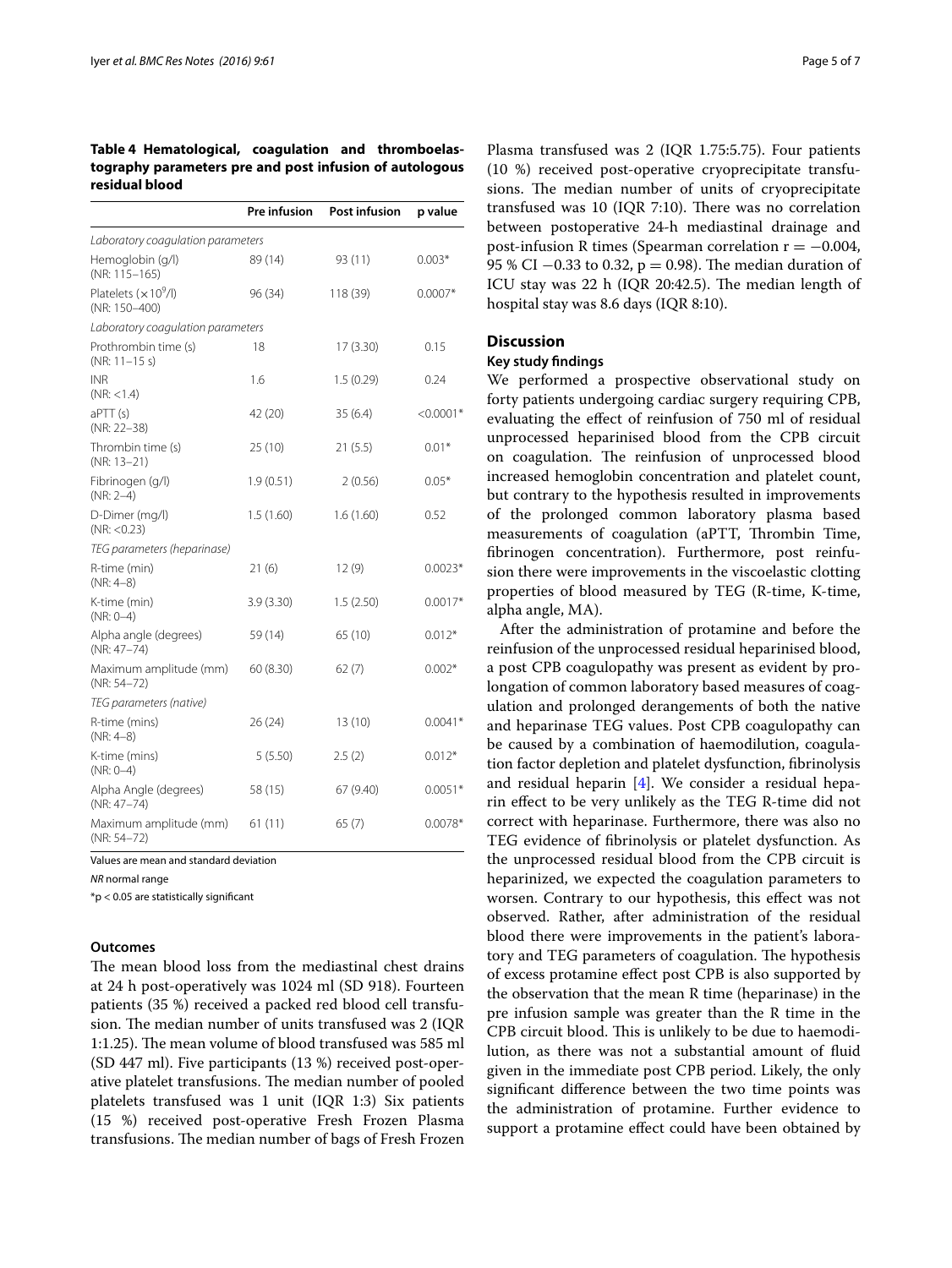performing anti-Xa assays. Unfortunately, frozen plasma samples were not retained to carry out further testing.

We attribute the post CPB coagulopathy observed in our study to be a protamine effect. Adverse affects of clot initiation time, kinetics and platelet function from protamine have been previously described [\[5](#page-6-4)]. Generally it is assumed that 1 mg of protamine neutralizes 100 U of heparin. In our study, a higher dose of protamine was administered (1.5 mg/kg for very 100 U of heparin). Therefore, the cause of the post bypass coagulopathy may be readily attributed to an excess protamine effect. Interestingly, the improvements in the aPTT observed after the administration of the unprocessed residual heparinised CPB blood may be explained by the heparin from the unprocessed residual blood neutralizing or "mopping up" excess or residual protamine, hence negating the adverse effects of protamine of the coagulation system. Protamine administration in excess of heparin has also been shown to have adverse effects on collagen-induced platelet thrombus formation in addition to impairing the platelet GPIb-vWF interaction necessary for normal hemostasis [\[6\]](#page-6-5). Platelet adhesion to the injured vessel wall is essential in hemostasis and thrombosis, a process that involves the interaction of the platelet glycoprotein Ib with surface bound von Willebrand factor (vWF). Since synthetic polycationic peptides of the general formula (Arg)n, (Lys)n or (Arg-Lys)n inhibit GPIb-vWF interaction, they have been suggested as potential antithrombotics. Protamine is a highly cationic polypeptide, with arginine accounting for approximately 60 % of the primary sequence, utilised to neutralise the anticoagulant effect of heparin after cardiac surgery [[7\]](#page-6-6).

The improvement in hemoglobin found post intervention was expected as the pump blood contains a large volume of red blood cells. The improvement in platelet count was however unexpected and whilst statistically significant, is considered of little clinical significance as the mean difference between pre and post intervention platelet count was only  $18 \times 10^9$ /l. Since the CPB residual blood contains a small number of platelets, the overall addition of the residual blood to the patients total blood volume should lead to a mild decrease in platelet count due to a haemodilution effect.

#### **Relationship to previous studies**

Only a limited number of studies have compared the effect of reinfusion of the unprocessed residual pump blood on coagulation and none have used both plasma based coagulation and fibrinolysis assays and thromboelastography whole blood analysis. Daane et al. [\[8](#page-6-7)] found impaired hemostasis and hyperfibrinolysis after the transfusion of both unprocessed and processed CPB residual, compared to preoperative levels. The impaired coagulation and hyperfibrinolysis found post CPB compared to

pre CPB baseline correlated with our study. Daane et al. also found an improvement in the coagulation values as time progressed following CPB. However, limitations of their study were that the volume of residual blood transfused, and the period over which it was reinfused, was not standardized. Therefore it would be difficult to distinguish between the effects of time alone and those due to reinfusion of the residual blood from the CPB circuit. In contrast, in our study, both the volume of the residual blood transfused and the transfusion times were standardized in all patients, increasing the validity our findings.

The effects of CPB residual blood content was further studied by Flom-Halvorsen et al. [[9\]](#page-6-8) who evaluated the hemostatic and inflammatory markers in 40 patients undergoing CPB. The hemostatic and immunologic systems were moderately activated in the autologous blood remaining in the extracorporeal circuit, whereas the mediastinal shed blood was highly activated in all aspects. Autotransfusion had no correlating clinical side-effects and the subsequent exposure to allogeneic blood products was minimal. Similar to the findings of our study, Flom-Halvorsen et al. observed that blood from both the unprocessed residual pump blood bag and bypass circuit were analyzed and found to have globally impaired coagulation. As the unprocessed residual CPB blood is heparinized, it may have adverse effects on the intrinsic and common coagulation pathways. Thrombin time is also sensitive to heparin and was also prolonged in our study, again suggestive of a heparin effect. Finally, Campbell et al. [\[10](#page-6-9)] evaluated the impact of cell salvage during cardiac surgery on the thromboelastomeric coagulation profiles. Residual CPB volume was processed and transfused after surgery in the cell salvage group and the residual volume was transfused unprocessed in the control group. Similar to our findings, there was an increase in the clotting time (K-time) and clot formation time (R-time) in patients post separation from bypass compared to baseline values. Cell salvage of the residual CPB volume reduced platelet numbers and prolonged clot formation time and maximum clot firmness. However, unlike our study comparisons were made with pre surgical values and not immediate pre transfusion values.

#### **Strengths and limitations**

Our study also has several methodological strengths. Information on detailed changes in both the standard plasma based assays for coagulation and TEG were performed supporting the validity of our findings. Analysis of the blood from the CPB circuit in addition to the unprocessed heparinised blood from the transfusion bag has further strengthened the internal validity of the study. This ensured there were no additional study confounders and all patients were infused with unprocessed